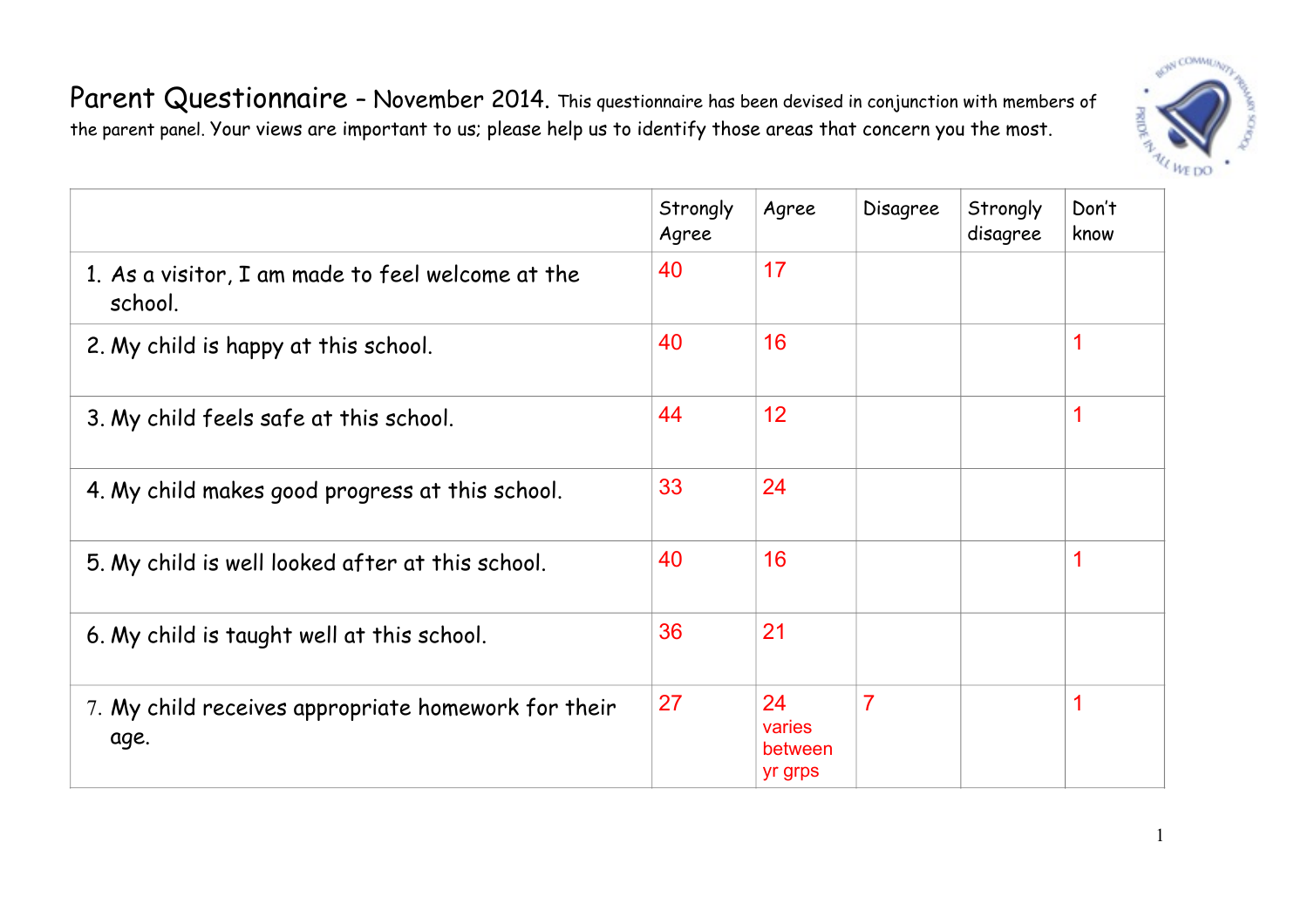| 8. This school makes sure it's pupils are well behaved.                            | 36                | 22    | 1              |                      |                |
|------------------------------------------------------------------------------------|-------------------|-------|----------------|----------------------|----------------|
| 9. This school deals effectively with bullying.                                    | 33                | 18    | $\mathbf 1$    |                      | 6              |
| 10. This school is well led and managed.                                           | 38                | 19    |                |                      |                |
| 11. Home school communication is effective.                                        | 29                | 20    | $\overline{2}$ |                      |                |
|                                                                                    | Strongly<br>Agree | Agree | Disagree       | Strongly<br>Disagree | Don't<br>Know  |
| 12.I receive valuable information from the school<br>about<br>my child's progress. | 19                | 29    | $\overline{2}$ |                      |                |
| 13. This school provides a range of residential and<br>educational visits.         | 26                | 20    | $\overline{2}$ |                      | 4              |
| 14. There is a variety of extra-curricular clubs.                                  | 9                 | 21    | 8              | 1                    | 8              |
| 15.I am happy that my child learns to swim throughout<br>their time at Bow school. | 35                | 12    |                |                      | $\overline{2}$ |
| 16.I value the fresh on-site cooked school meals.                                  | Yes               | 45    | No             | $\overline{2}$       |                |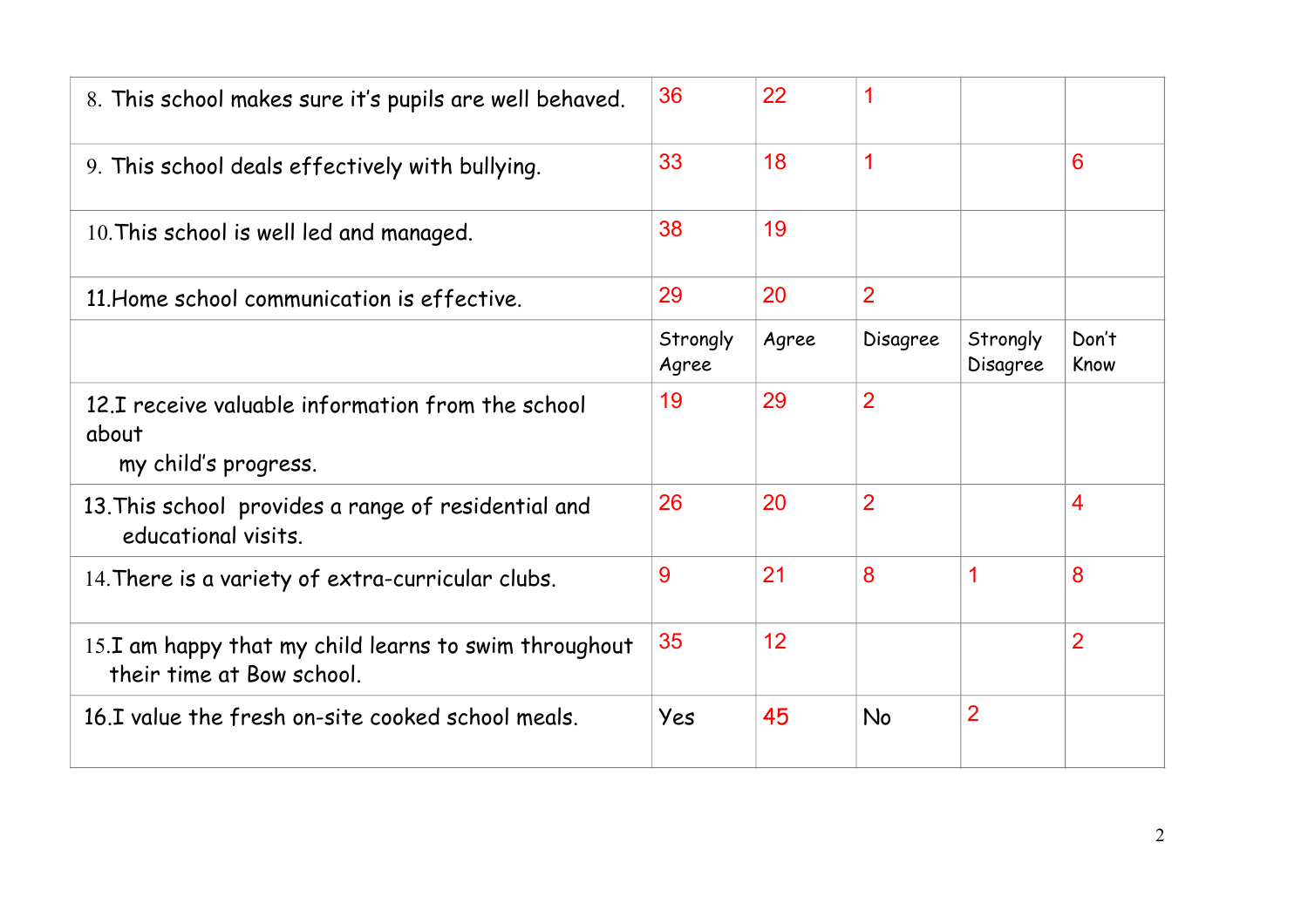| 17. How much would you be prepared to pay for school<br>meals, so that we can continue to provide them?<br>(Please tick the boxes that apply.) | £2.30<br>23 | £2.35<br>Q | £2.40<br>10 | £2.45     | £2.50<br>12 |
|------------------------------------------------------------------------------------------------------------------------------------------------|-------------|------------|-------------|-----------|-------------|
| 18. Would you recommend this school to another<br>parent?                                                                                      | Yes<br>44   |            |             | <b>No</b> |             |

19.Anything else that you would like to add?

## A wonderful PTA

More information on after school clubs.

(2 x) Breakfast and after school clubs would be a bonus.

Feels being a smaller school that children get less opportunities – residentials and sports.

Thank you.

I feel teaching my child to swim is a role of parents/carers however I do appreciate my children swimming twice a week at school.

My children loved the Arts/crafts and cooking after school clubs. My kids would like to do non-sports clubs. More after school clubs.

Staff and children all seem happy and is a lovely school to walk into.

It's like home from home!

**Fabulous!** 

My girls love school so that's most of the battle won at primary in my opinion!

My children are very happy here – thank you.

I am really happy the way my children have been welcomed to the school. They all love it which is a relief when moving to a new area.

Many thanks to everyone who spent the time completing this questionnaire; it is a really useful tool for the school to gain parental feedback. We appreciate that we are never going to be able to please everyone so are very happy with such a positive response. Our aim is always to do our best for the children of Bow and we know that working with parents in partnership aids this.